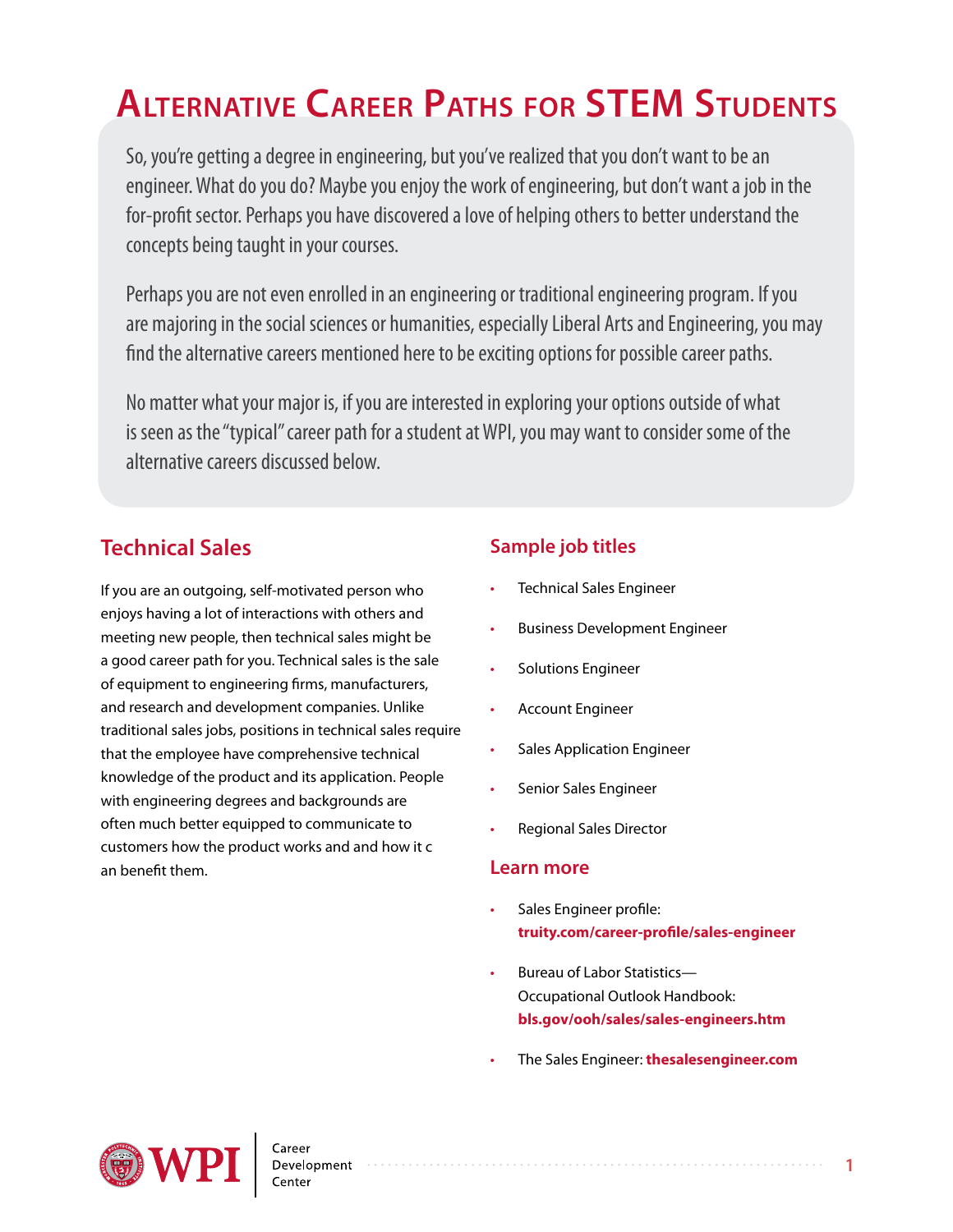# **Consulting**

For those who enjoy engineering, but want more variety, a position as an engineering consultant might be the right fit. Engineering consultants use their expertise and services to help both public and private sector organizations find innovative solutions to technical problems. Many engineering consultants work in consulting engineering companies, especially if they are new to the field and are working on building their reputation and network, but they may also be sole practitioners.

## **Sample job titles:**

- Engineer Consultant
- Senior Consulting Engineer
- Consulting Project Engineer
- Consulting Systems Engineer
- Consulting Electrical Engineer

#### **Learn more:**

- American Council of Engineering Companies: **[acec.org](http://www.acec.org/)**
- Association of Consulting Engineering Companies: **[acec.ca](http://acec.ca/)**
- Black & Veatch: **[bv.com](http://bv.com/)**
- Stanley Consultants: **[stanleyconsultants.com/index.php](http://stanleyconsultants.com/index.php/)**

# **Teaching/Training**

Teaching can be a great option for those who enjoy the classroom environment and are excited by the idea of helping others expand their knowledge in STEM areas. The options for those who are interested in teaching are wide and varied, depending on education and experience. If you are interested in working with youth, then a teaching certificate will allow you to work at the middle or high school level. If you have a master's degree or PhD, you can look for teaching jobs at the college level. If you prefer to teach within the industry, many companies hire instructors for training programs in new technologies for employees in technical positions.

## **Sample job titles:**

- Assistant/Associate Professor
- Physics Teacher
- Science Teacher
- **Math Teacher**
- Specialist-Training and Development
- Technical Trainer

#### **Learn more:**

- WPI Teacher Preparation Program: **[wpi.edu/academics/teacherprep.html](http://www.wpi.edu/academics/teacherprep.html)**
- Teach For America: **[teachforamerica.org](https://www.teachforamerica.org/)**
- Center for Career Changers to the Classroom: **[ccteach.org](http://www.ccteach.org/)**
- Training Industry: **[trainingindustry.com](www.trainingindustry.com/)**

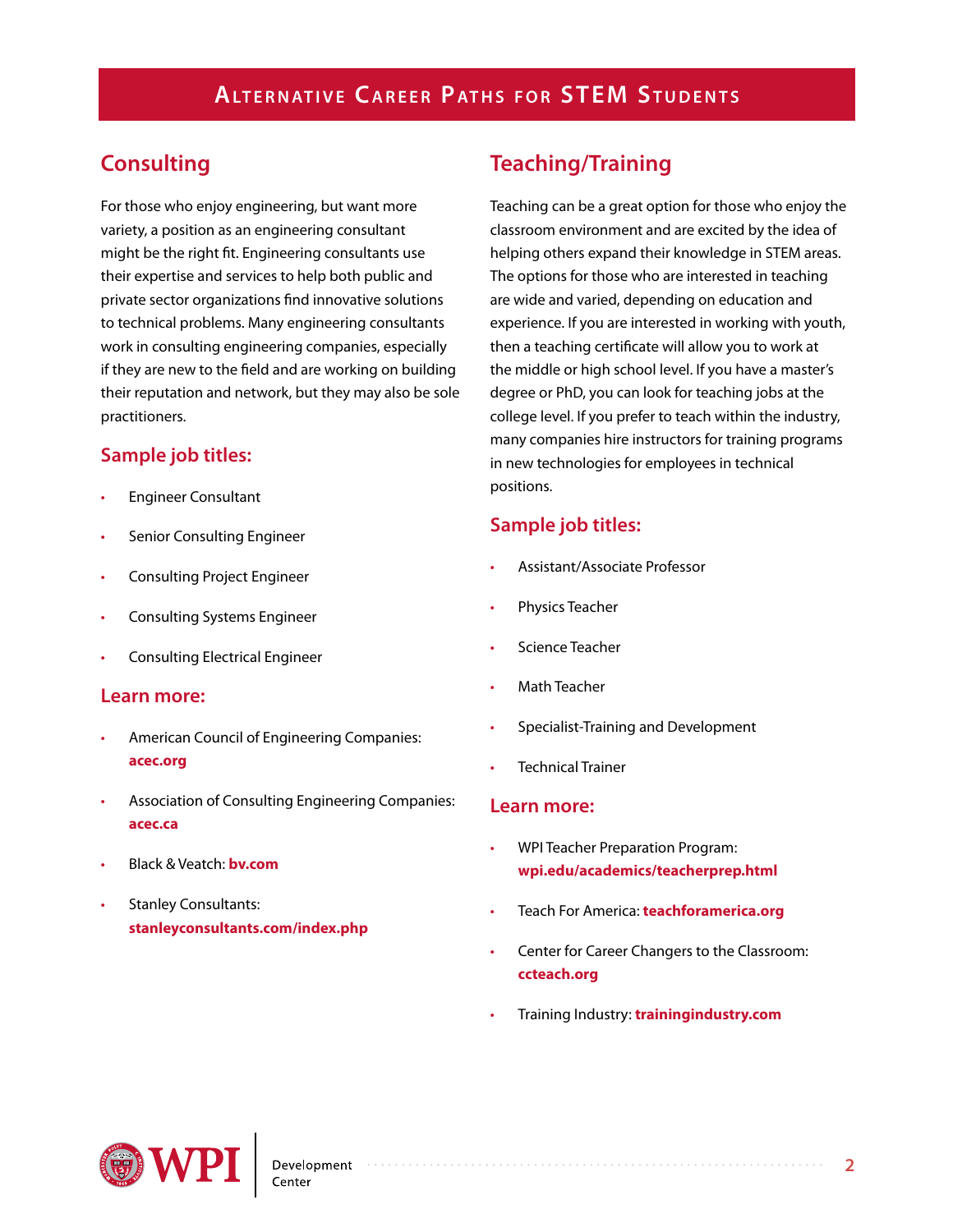# **Patent Law**

Not everyone who works in patent law is a lawyer or has to have a law degree. Patent agents are people who prepare, file, and prosecute patent applications on behalf of their clients. Patent agents might work at a law firm, a legal department within a corporation, or at the U.S. Patent and Trademark Office (USPTO), or may practice as an individual.

While you don't have to have a law degree to become a patent agent, you do have to pass the USPTO's Patent Bar and register with the USPTO. Because most patent applications involve products that are based in some aspect of science or engineering, patent agents must possess a background in these fields before taking the Patent Bar.

## **Sample job titles:**

- Patent Engineer
- Patent Analyst
- Patent Agent
- Patent Fxaminer

#### **Learn more:**

- United States Patent and Trademark Office: **[uspto.gov](http://www.uspto.gov/)**
- IEEE article: **[theinstitute.ieee.org/ieee-roundup/](http://theinstitute.ieee.org/ieee-roundup/opinions/ieee-roundup/become-a-patent-agent) [opinions/ieee-roundup/become-a-patent-agent](http://theinstitute.ieee.org/ieee-roundup/opinions/ieee-roundup/become-a-patent-agent)**
- Science article: **[sciencecareers.](http://sciencecareers.sciencemag.org/career_magazine/previous_issues/articles/2001_10_26/nodoi.6194848891700289985) [sciencemag.org/career\\_magazine/](http://sciencecareers.sciencemag.org/career_magazine/previous_issues/articles/2001_10_26/nodoi.6194848891700289985) [previous\\_issues/articles/2001\\_10\\_26/](http://sciencecareers.sciencemag.org/career_magazine/previous_issues/articles/2001_10_26/nodoi.6194848891700289985) [nodoi.6194848891700289985](http://sciencecareers.sciencemag.org/career_magazine/previous_issues/articles/2001_10_26/nodoi.6194848891700289985)**

# **Community/International Development**

If you have an engineering degree and an interest in working with organizations that seek to better the planet and/or communities, then NGOs, nonprofits, and certain government organizations might be the right fit for you. The analytical and organizational skills gained through your education are well suited to working with communities in crisis and can make it easier to spot simple solutions to common problems, such as accessing clean water.

### **Sample job titles**

- Construction Operations Manager
- Mechanical Engineer
- Program Manager
- Water and Sanitation Advisor
- Software Engineer

#### **Learn more**

- Engineers Without Borders USA: **[ewb-usa.org](http://www.ewb-usa.org/)**
- Engineering For Change: **[engineeringforchange.org/who-we-are](http://www.engineeringforchange.org/who-we-are/)**
- Centers for Disease Control and Prevention: **[cdc.gov/employment/recruitment/](http://www.cdc.gov/employment/recruitment/)**
- Water for People: **[waterforpeople.org](https://www.waterforpeople.org/
)**
- Peace Corps: **[peacecorps.gov](http://www.peacecorps.gov/)**
- Schwab Foundation: **[schwabfound.org](http://www.schwabfound.org/)**
- Ashoka: **[ashoka.org](https://www.ashoka.org/)**
- Idealist—nonprofit job search site: **[idealist.org](http://www.idealist.org/)**
- aidBoard—International aid jobs: **[aidboard.com](http://www.aidboard.com/)**